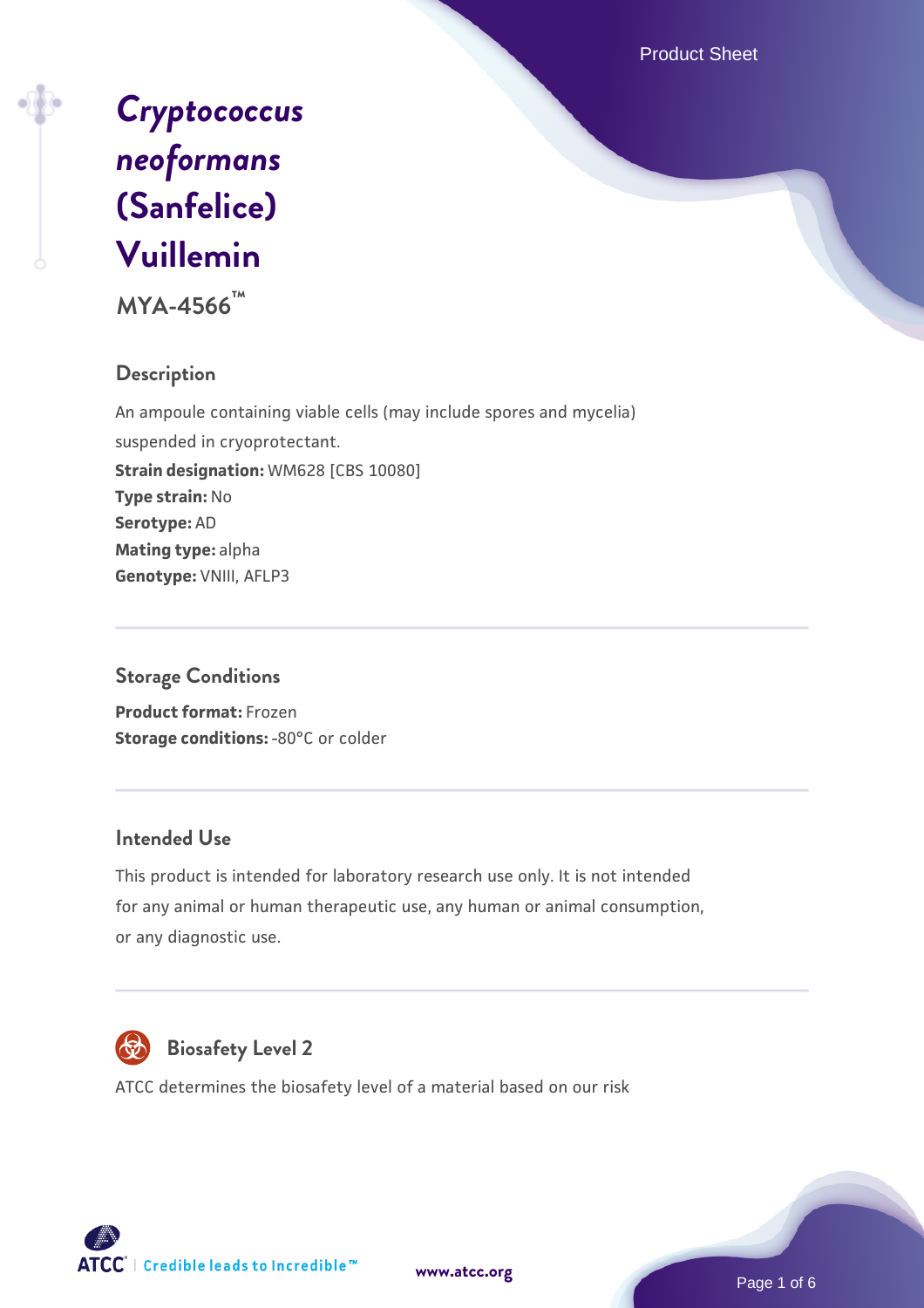assessment as guided by the current edition of *Biosafety in Microbiological and Biomedical Laboratories (BMBL)*, U.S. Department of Health and Human Services. It is your responsibility to understand the hazards associated with the material per your organization's policies and procedures as well as any other applicable regulations as enforced by your local or national agencies.

ATCC highly recommends that appropriate personal protective equipment is always used when handling vials. For cultures that require storage in liquid nitrogen, it is important to note that some vials may leak when submersed in liquid nitrogen and will slowly fill with liquid nitrogen. Upon thawing, the conversion of the liquid nitrogen back to its gas phase may result in the vial exploding or blowing off its cap with dangerous force creating flying debris. Unless necessary, ATCC recommends that these cultures be stored in the vapor phase of liquid nitrogen rather than submersed in liquid nitrogen.

### **Certificate of Analysis**

For batch-specific test results, refer to the applicable certificate of analysis that can be found at www.atcc.org.

### **Growth Conditions**

**Medium:**  [ATCC Medium 200: YM agar or YM broth](https://www.atcc.org/-/media/product-assets/documents/microbial-media-formulations/2/0/0/atcc-medium-200.pdf?rev=ac40fd74dc13433a809367b0b9da30fc) [ATCC Medium 325: Malt extract agar \(Blakeslee's formula\)](https://www.atcc.org/-/media/product-assets/documents/microbial-media-formulations/3/2/5/atcc-medium-325.pdf?rev=146ec77015184a96912232dcb12386f9) [ATCC Medium 336: Potato dextrose agar \(PDA\)](https://www.atcc.org/-/media/product-assets/documents/microbial-media-formulations/3/3/6/atcc-medium-336.pdf?rev=d9160ad44d934cd8b65175461abbf3b9) **Temperature:** 20-25°C **Atmosphere:** Aerobic

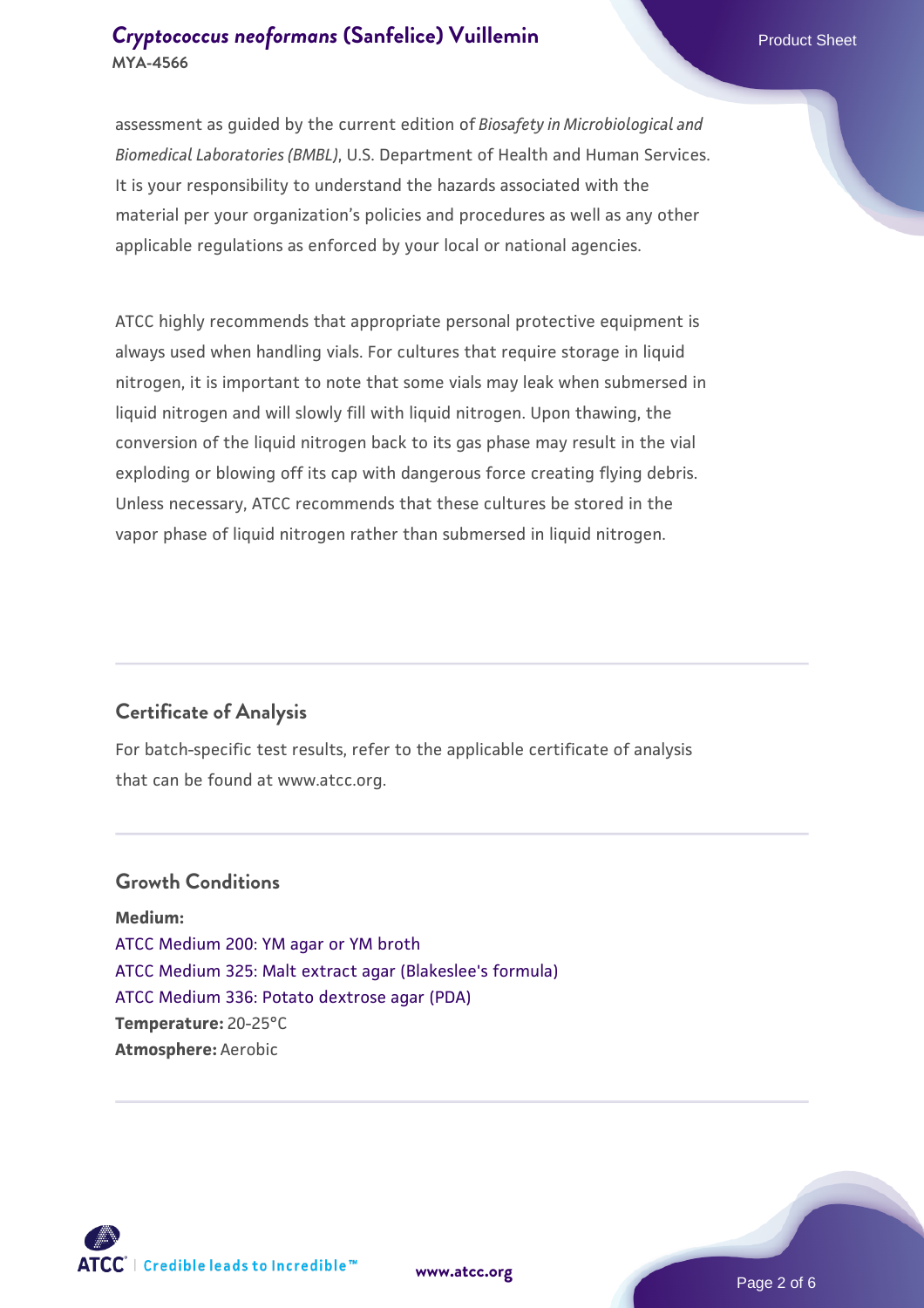### **Handling Procedures**

**Frozen ampoules** packed in dry ice should either be thawed immediately or stored in liquid nitrogen. If liquid nitrogen storage facilities are not available, frozen ampoules may be stored at or below -70°C for approximately one week. **Do not under any circumstance store frozen ampoules at refrigerator freezer temperatures (generally -20°C).** Storage of frozen material at this temperature will result in the death of the culture.

- 1. To thaw a frozen ampoule, place in a **25°C to 30°C** water bath, until just thawed (**approximately 5 minutes**). Immerse the ampoule just sufficient to cover the frozen material. Do not agitate the ampoule.
- 2. Immediately after thawing, wipe down ampoule with 70% ethanol and aseptically transfer 10 µL (or any amount desired up to all) of the content onto a plate or broth with medium recommended.
- Incubate the inoculum/strain at the temperature and conditions 3. recommended.
- 4. Inspect for growth of the inoculum/strain regularly. The sign of viability is noticeable typically after 1-2 days of incubation. However, the time necessary for significant growth will vary from strain to strain.

#### **Notes**

Reference strain of VN III, AFLP3 molecular type of *C. neoformans* strains

#### **Material Citation**

If use of this material results in a scientific publication, please cite the material in the following manner: *Cryptococcus neoformans* (Sanfelice) Vuillemin (ATCC MYA-4566)

#### **References**

References and other information relating to this material are available at

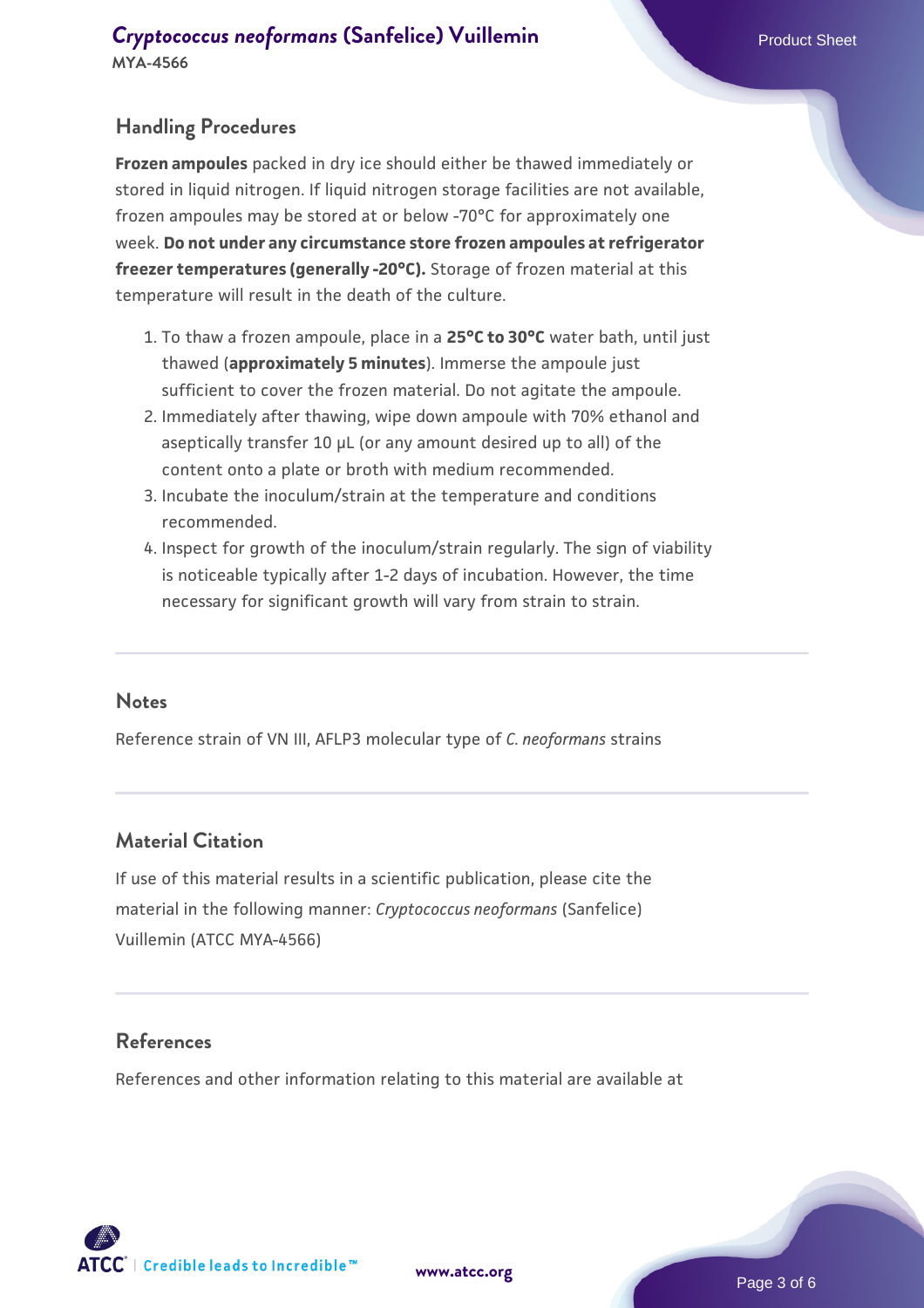www.atcc.org.

#### **Warranty**

The product is provided 'AS IS' and the viability of ATCC® products is warranted for 30 days from the date of shipment, provided that the customer has stored and handled the product according to the information included on the product information sheet, website, and Certificate of Analysis. For living cultures, ATCC lists the media formulation and reagents that have been found to be effective for the product. While other unspecified media and reagents may also produce satisfactory results, a change in the ATCC and/or depositor-recommended protocols may affect the recovery, growth, and/or function of the product. If an alternative medium formulation or reagent is used, the ATCC warranty for viability is no longer valid. Except as expressly set forth herein, no other warranties of any kind are provided, express or implied, including, but not limited to, any implied warranties of merchantability, fitness for a particular purpose, manufacture according to cGMP standards, typicality, safety, accuracy, and/or noninfringement.

#### **Disclaimers**

This product is intended for laboratory research use only. It is not intended for any animal or human therapeutic use, any human or animal consumption, or any diagnostic use. Any proposed commercial use is prohibited without a license from ATCC.

While ATCC uses reasonable efforts to include accurate and up-to-date information on this product sheet, ATCC makes no warranties or representations as to its accuracy. Citations from scientific literature and patents are provided for informational purposes only. ATCC does not warrant that such information has been confirmed to be accurate or complete and



**[www.atcc.org](http://www.atcc.org)**

Page 4 of 6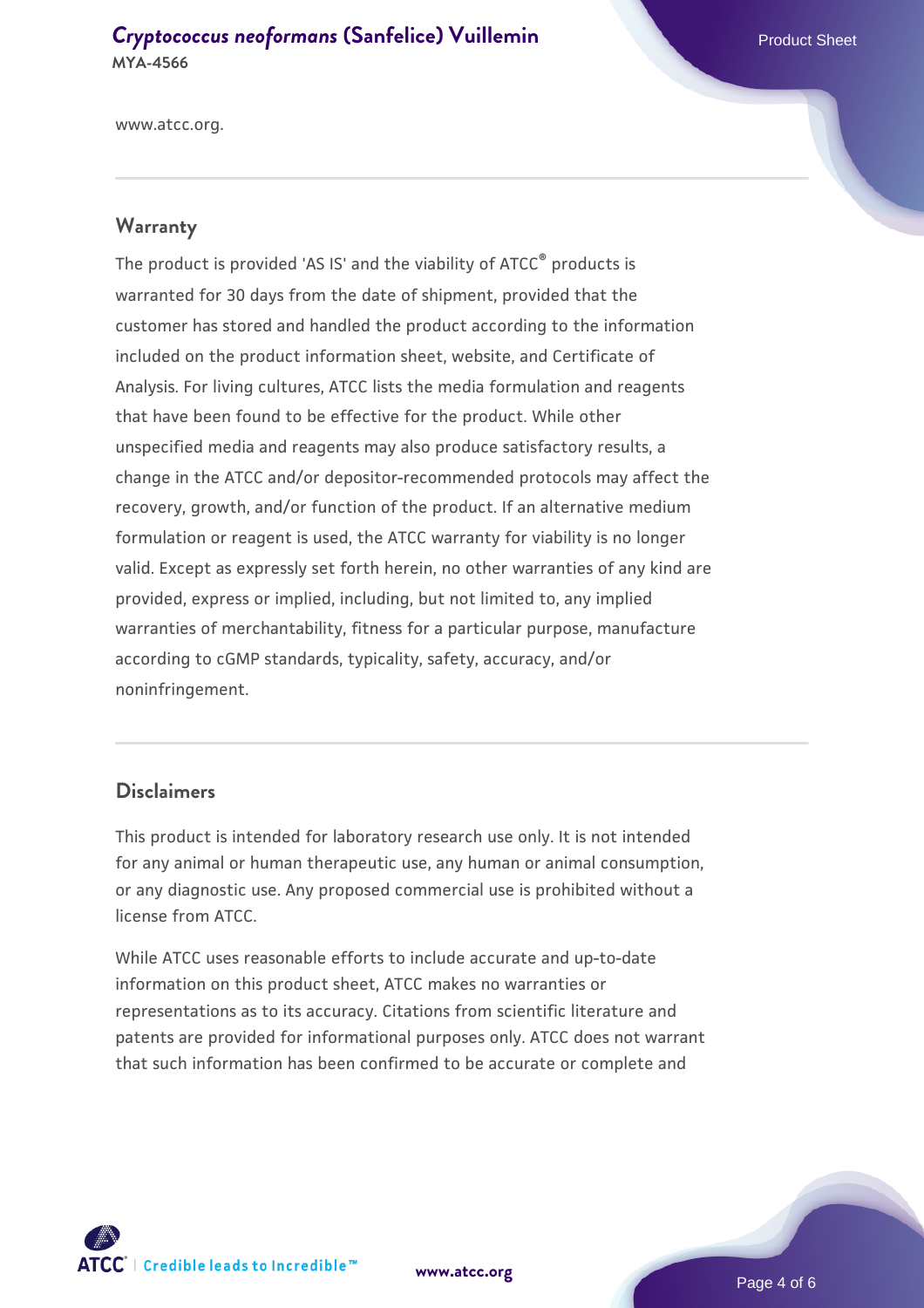the customer bears the sole responsibility of confirming the accuracy and completeness of any such information.

This product is sent on the condition that the customer is responsible for and assumes all risk and responsibility in connection with the receipt, handling, storage, disposal, and use of the ATCC product including without limitation taking all appropriate safety and handling precautions to minimize health or environmental risk. As a condition of receiving the material, the customer agrees that any activity undertaken with the ATCC product and any progeny or modifications will be conducted in compliance with all applicable laws, regulations, and guidelines. This product is provided 'AS IS' with no representations or warranties whatsoever except as expressly set forth herein and in no event shall ATCC, its parents, subsidiaries, directors, officers, agents, employees, assigns, successors, and affiliates be liable for indirect, special, incidental, or consequential damages of any kind in connection with or arising out of the customer's use of the product. While reasonable effort is made to ensure authenticity and reliability of materials on deposit, ATCC is not liable for damages arising from the misidentification or misrepresentation of such materials.

Please see the material transfer agreement (MTA) for further details regarding the use of this product. The MTA is available at www.atcc.org.

#### **Copyright and Trademark Information**

© ATCC 2021. All rights reserved. ATCC is a registered trademark of the American Type Culture Collection.

#### **Revision**

This information on this document was last updated on 2022-03-30

## **Contact Information**



**[www.atcc.org](http://www.atcc.org)**